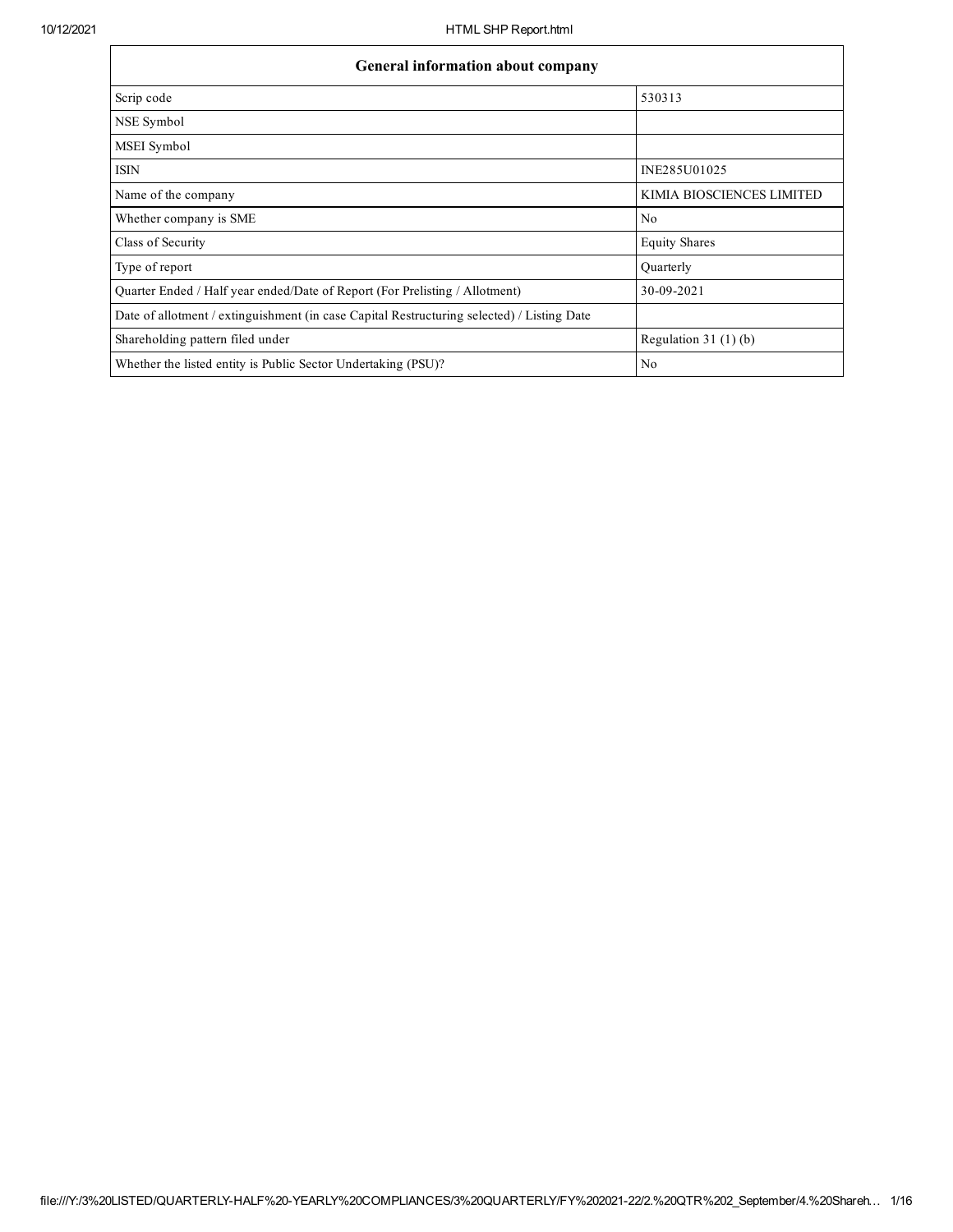|                | <b>Declaration</b>                                                                        |                |                                |                       |                             |  |  |  |  |
|----------------|-------------------------------------------------------------------------------------------|----------------|--------------------------------|-----------------------|-----------------------------|--|--|--|--|
| Sr.<br>No.     | Particular                                                                                | Yes/No         | Promoter and<br>Promoter Group | Public<br>shareholder | Non Promoter-<br>Non Public |  |  |  |  |
| 1              | Whether the Listed Entity has issued any partly paid up<br>shares?                        | N <sub>0</sub> | No                             | N <sub>0</sub>        | N <sub>0</sub>              |  |  |  |  |
| $\overline{2}$ | Whether the Listed Entity has issued any Convertible<br>Securities?                       | N <sub>0</sub> | No                             | N <sub>0</sub>        | N <sub>0</sub>              |  |  |  |  |
| 3              | Whether the Listed Entity has issued any Warrants?                                        | N <sub>0</sub> | N <sub>0</sub>                 | N <sub>0</sub>        | No                          |  |  |  |  |
| $\overline{4}$ | Whether the Listed Entity has any shares against which<br>depository receipts are issued? | N <sub>0</sub> | No.                            | N <sub>0</sub>        | N <sub>0</sub>              |  |  |  |  |
| 5              | Whether the Listed Entity has any shares in locked-in?                                    | Yes            | Yes                            | N <sub>0</sub>        | N <sub>0</sub>              |  |  |  |  |
| 6              | Whether any shares held by promoters are pledge or<br>otherwise encumbered?               | N <sub>0</sub> | No.                            |                       |                             |  |  |  |  |
| 7              | Whether company has equity shares with differential voting<br>rights?                     | N <sub>0</sub> | No.                            | N <sub>0</sub>        | N <sub>0</sub>              |  |  |  |  |
| 8              | Whether the listed entity has any significant beneficial owner?                           | N <sub>o</sub> |                                |                       |                             |  |  |  |  |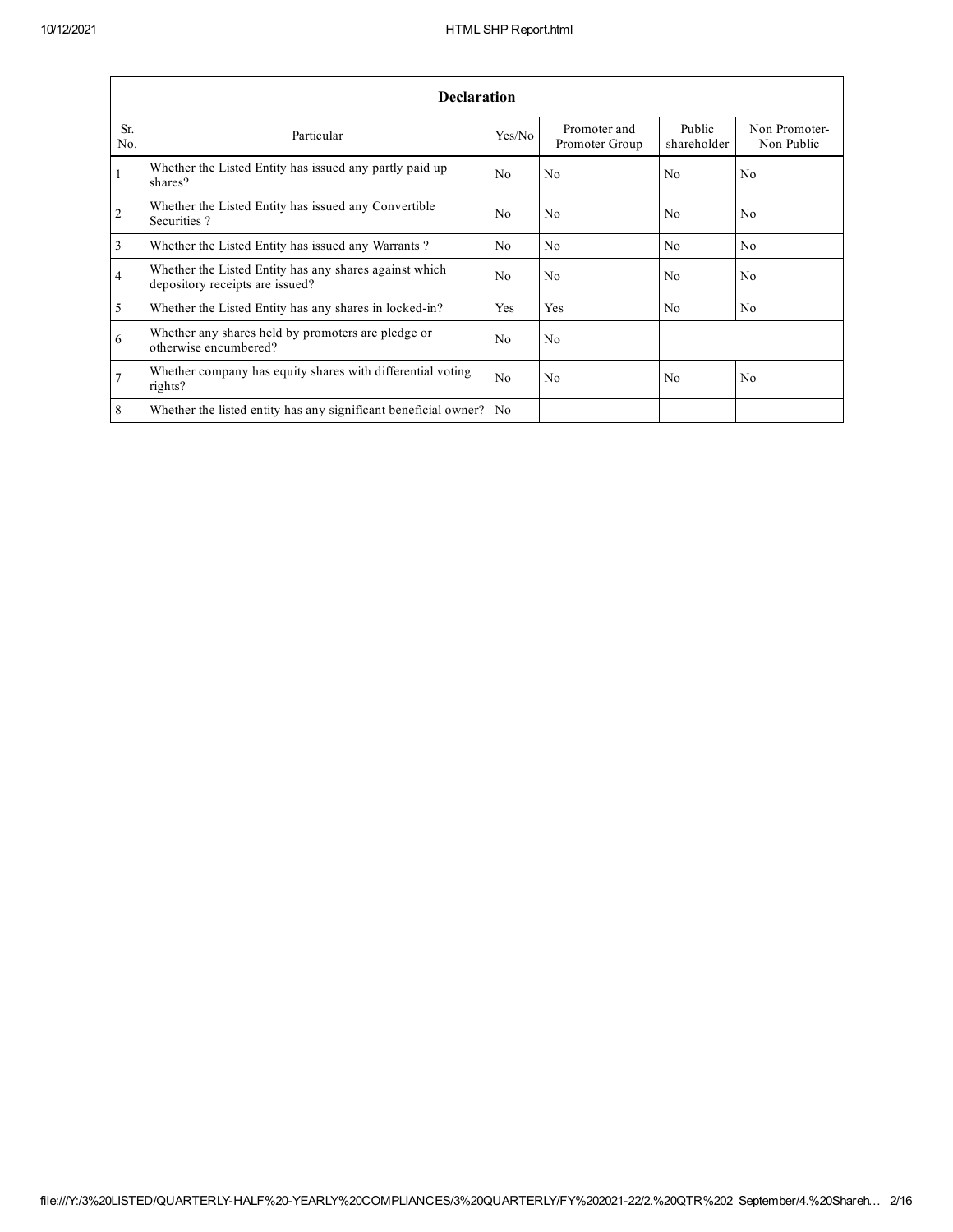|                 | Category                                | No. of<br>Nos. Of | fully paid            | No. Of<br>Partly<br>paid-up | No. Of<br>shares         | Total nos.<br>shares<br>held (VII) | Shareholding as a<br>% of total no. of<br>shares (calculated<br>as per SCRR, | Number of Voting Rights held in each<br>class of securities (IX) |               |          |                     |
|-----------------|-----------------------------------------|-------------------|-----------------------|-----------------------------|--------------------------|------------------------------------|------------------------------------------------------------------------------|------------------------------------------------------------------|---------------|----------|---------------------|
| Category<br>(I) | of<br>shareholder                       | shareholders      | up equity             | equity                      | underlying<br>Depository |                                    |                                                                              | No of Voting (XIV) Rights                                        |               |          | Total as a          |
|                 | (II)                                    | (III)             | shares<br>held $(IV)$ | shares<br>held<br>(V)       | Receipts<br>(VI)         | $= (IV) +$<br>$(V)$ + $(VI)$       | 1957) (VIII) As a<br>% of $(A+B+C2)$                                         | Class eg:<br>X                                                   | Class<br>eg:y | Total    | $%$ of<br>$(A+B+C)$ |
| (A)             | Promoter<br>&<br>Promoter<br>Group      | 7                 | 35455841              |                             |                          | 35455841                           | 74.94                                                                        | 35455841                                                         |               | 35455841 | 74.94               |
| (B)             | Public                                  | 12166             | 11856900              |                             |                          | 11856900                           | 25.06                                                                        | 11856900                                                         |               | 11856900 | 25.06               |
| (C)             | Non<br>Promoter-<br>Non Public          |                   |                       |                             |                          |                                    |                                                                              |                                                                  |               |          |                     |
| (C1)            | <b>Shares</b><br>underlying<br>DRs      |                   |                       |                             |                          |                                    |                                                                              |                                                                  |               |          |                     |
| (C2)            | Shares held<br>by<br>Employee<br>Trusts |                   |                       |                             |                          |                                    |                                                                              |                                                                  |               |          |                     |
|                 | Total                                   | 12173             | 47312741              |                             |                          | 47312741                           | 100                                                                          | 47312741                                                         |               | 47312741 | 100                 |

## Table I - Summary Statement holding of specified securities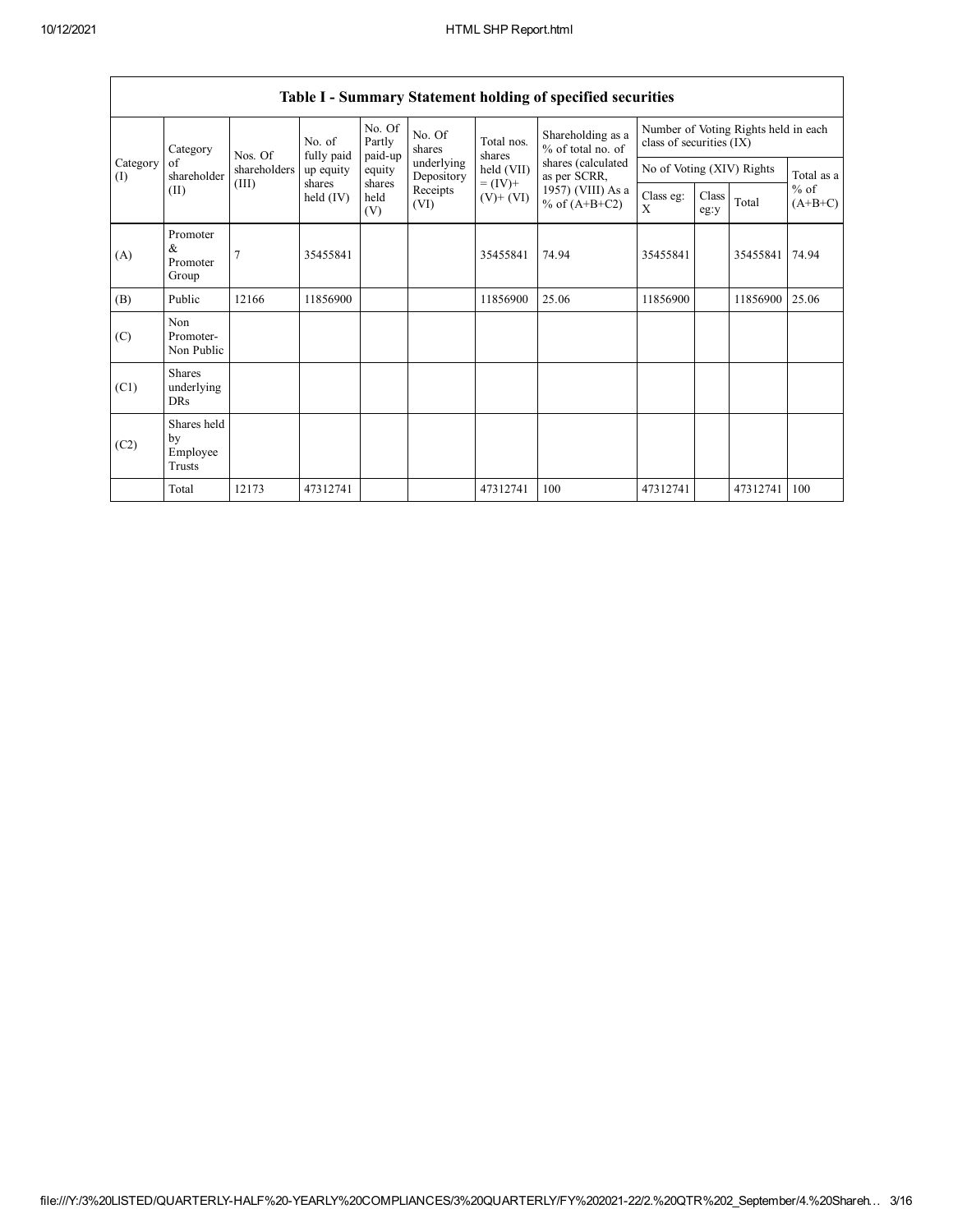٦

|          | Table I - Summary Statement holding of specified securities |                                  |                                                                                                                                                                                                                                                                                                                                                                                                          |           |                                                         |                                        |                                                         |                                                                               |  |                                                                         |
|----------|-------------------------------------------------------------|----------------------------------|----------------------------------------------------------------------------------------------------------------------------------------------------------------------------------------------------------------------------------------------------------------------------------------------------------------------------------------------------------------------------------------------------------|-----------|---------------------------------------------------------|----------------------------------------|---------------------------------------------------------|-------------------------------------------------------------------------------|--|-------------------------------------------------------------------------|
| Category | Category<br>of                                              | No. Of<br>Shares<br>Underlying   | Shareholding, as<br>No. Of<br>a % assuming<br>Shares<br>full conversion<br>No. of<br>Underlying<br><b>Shares</b><br>of convertible<br>Outstanding<br>Underlying<br>securities (as a<br>Outstanding<br>convertible<br>Outstanding<br>percentage of<br>securities<br>Warrants<br>diluted share<br>and No. Of<br>capital) $(XI)$ =<br>$(X_i)$<br>Warrants<br>$(VII)+(X)$ As a %<br>(Xi)(a)<br>of $(A+B+C2)$ |           |                                                         | Number of<br>Locked in shares<br>(XII) |                                                         | Number of<br><b>Shares</b><br>pledged or<br>otherwise<br>encumbered<br>(XIII) |  | Number of<br>equity shares<br>held in<br>dematerialized<br>form $(XIV)$ |
| (I)      | shareholder<br>(II)                                         | convertible<br>securities<br>(X) |                                                                                                                                                                                                                                                                                                                                                                                                          | No. $(a)$ | As a<br>$%$ of<br>total<br><b>Shares</b><br>held<br>(b) | No.<br>(a)                             | As a<br>$%$ of<br>total<br><b>Shares</b><br>held<br>(b) |                                                                               |  |                                                                         |
| (A)      | Promoter &<br>Promoter<br>Group                             |                                  |                                                                                                                                                                                                                                                                                                                                                                                                          |           | 74.94                                                   | 8158885                                | 23.01                                                   |                                                                               |  | 35455841                                                                |
| (B)      | Public                                                      |                                  |                                                                                                                                                                                                                                                                                                                                                                                                          |           | 25.06                                                   |                                        |                                                         |                                                                               |  | 9140300                                                                 |
| (C)      | <b>Non</b><br>Promoter-<br>Non Public                       |                                  |                                                                                                                                                                                                                                                                                                                                                                                                          |           |                                                         |                                        |                                                         |                                                                               |  |                                                                         |
| (C1)     | <b>Shares</b><br>underlying<br><b>DRs</b>                   |                                  |                                                                                                                                                                                                                                                                                                                                                                                                          |           |                                                         |                                        |                                                         |                                                                               |  |                                                                         |
| (C2)     | Shares held<br>by<br>Employee<br>Trusts                     |                                  |                                                                                                                                                                                                                                                                                                                                                                                                          |           |                                                         |                                        |                                                         |                                                                               |  |                                                                         |
|          | Total                                                       |                                  |                                                                                                                                                                                                                                                                                                                                                                                                          |           | 100                                                     | 8158885                                | 17.24                                                   |                                                                               |  | 44596141                                                                |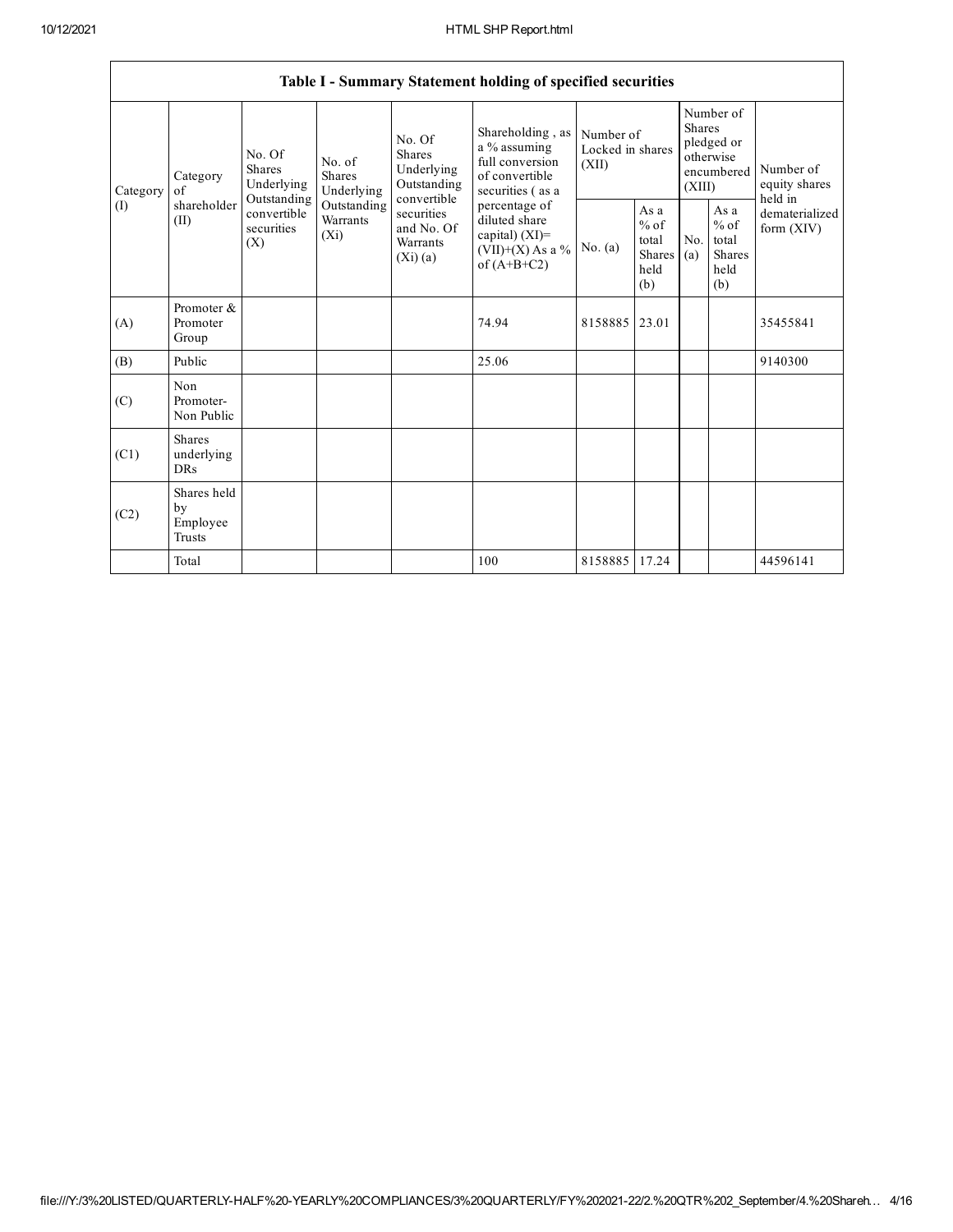|                                                                                                | Table II - Statement showing shareholding pattern of the Promoter and Promoter Group                                |                         |                         |                                 |                                    |                             |                                                      |                               |               |                                 |                                 |
|------------------------------------------------------------------------------------------------|---------------------------------------------------------------------------------------------------------------------|-------------------------|-------------------------|---------------------------------|------------------------------------|-----------------------------|------------------------------------------------------|-------------------------------|---------------|---------------------------------|---------------------------------|
|                                                                                                |                                                                                                                     |                         | No. of                  | No.<br><b>Of</b>                | No. Of                             | Total nos.                  | Shareholding<br>as a % of                            | each class of securities (IX) |               | Number of Voting Rights held in |                                 |
| Sr.                                                                                            | Category & Name<br>of the                                                                                           | Nos. Of<br>shareholders | fully paid<br>up equity | Partly<br>paid-<br>up           | shares<br>underlying<br>Depository | shares<br>held<br>$(VII) =$ | total no. of<br>shares<br>(calculated as             | No of Voting (XIV) Rights     |               |                                 | Total<br>as a $%$               |
|                                                                                                | Shareholders (I)                                                                                                    | (III)                   | shares<br>held $(IV)$   | equity<br>shares<br>held<br>(V) | Receipts<br>(VI)                   | $(IV)$ +<br>$(V)$ +<br>(VI) | per SCRR,<br>1957) (VIII)<br>As a % of<br>$(A+B+C2)$ | Class eg:<br>X                | Class<br>eg:y | Total                           | of<br>Total<br>Voting<br>rights |
| $\mathbf{A}$                                                                                   | Table II - Statement showing shareholding pattern of the Promoter and Promoter Group                                |                         |                         |                                 |                                    |                             |                                                      |                               |               |                                 |                                 |
| (1)                                                                                            | Indian                                                                                                              |                         |                         |                                 |                                    |                             |                                                      |                               |               |                                 |                                 |
| (a)                                                                                            | Individuals/Hindu<br>undivided Family                                                                               | $\overline{7}$          | 35455841                |                                 |                                    | 35455841                    | 74.94                                                | 35455841                      |               | 35455841                        | 74.94                           |
| Sub-Total<br>(A)(1)                                                                            |                                                                                                                     | 7                       | 35455841                |                                 |                                    | 35455841                    | 74.94                                                | 35455841                      |               | 35455841                        | 74.94                           |
| (2)                                                                                            | Foreign                                                                                                             |                         |                         |                                 |                                    |                             |                                                      |                               |               |                                 |                                 |
| Total<br>Shareholding<br>of Promoter<br>and<br>Promoter<br>Group $(A)=$<br>$(A)(1)+(A)$<br>(2) |                                                                                                                     | 7                       | 35455841                |                                 |                                    | 35455841                    | 74.94                                                | 35455841                      |               | 35455841                        | 74.94                           |
| $\, {\bf B}$                                                                                   | Table III - Statement showing shareholding pattern of the Public shareholder                                        |                         |                         |                                 |                                    |                             |                                                      |                               |               |                                 |                                 |
| (1)                                                                                            | Institutions                                                                                                        |                         |                         |                                 |                                    |                             |                                                      |                               |               |                                 |                                 |
| (a)                                                                                            | Mutual Funds                                                                                                        | 3                       | 181100                  |                                 |                                    | 181100                      | 0.38                                                 | 181100                        |               | 181100                          | 0.38                            |
| Sub-Total<br>(B)(1)                                                                            |                                                                                                                     | 3                       | 181100                  |                                 |                                    | 181100                      | 0.38                                                 | 181100                        |               | 181100                          | 0.38                            |
| (3)                                                                                            | Non-institutions                                                                                                    |                         |                         |                                 |                                    |                             |                                                      |                               |               |                                 |                                 |
| (a(i))                                                                                         | Individuals -<br>i.Individual<br>shareholders<br>holding nominal<br>share capital up to<br>Rs. 2 lakhs.             | 11889                   | 2754727                 |                                 |                                    | 2754727                     | 5.82                                                 | 2754727                       |               | 2754727                         | 5.82                            |
| (a(ii))                                                                                        | Individuals - ii.<br>Individual<br>shareholders<br>holding nominal<br>share capital in<br>excess of Rs. 2<br>lakhs. | $\overline{4}$          | 8200000                 |                                 |                                    | 8200000                     | 17.33                                                | 8200000                       |               | 8200000                         | 17.33                           |
| (e)                                                                                            | Any Other<br>(specify)                                                                                              | 270                     | 721073                  |                                 |                                    | 721073                      | 1.52                                                 | 721073                        |               | 721073                          | 1.52                            |
| Sub-Total<br>(B)(3)                                                                            |                                                                                                                     | 12163                   | 11675800                |                                 |                                    | 11675800                    | 24.68                                                | 11675800                      |               | 11675800                        | 24.68                           |
| <b>Total Public</b><br>Shareholding<br>$(B)=(B)(1)+$<br>$(B)(2)+(B)$<br>(3)                    |                                                                                                                     | 12166                   | 11856900                |                                 |                                    | 11856900                    | 25.06                                                | 11856900                      |               | 11856900                        | 25.06                           |
| C                                                                                              | Table IV - Statement showing shareholding pattern of the Non Promoter- Non Public shareholder                       |                         |                         |                                 |                                    |                             |                                                      |                               |               |                                 |                                 |
| Total (<br>$A+B+C2$ )                                                                          |                                                                                                                     | 12173                   | 47312741                |                                 |                                    | 47312741                    | 100                                                  | 47312741                      |               | 47312741                        | 100                             |
| Total<br>$(A+B+C)$                                                                             |                                                                                                                     | 12173                   | 47312741                |                                 |                                    | 47312741                    | 100                                                  | 47312741                      |               | 47312741                        | 100                             |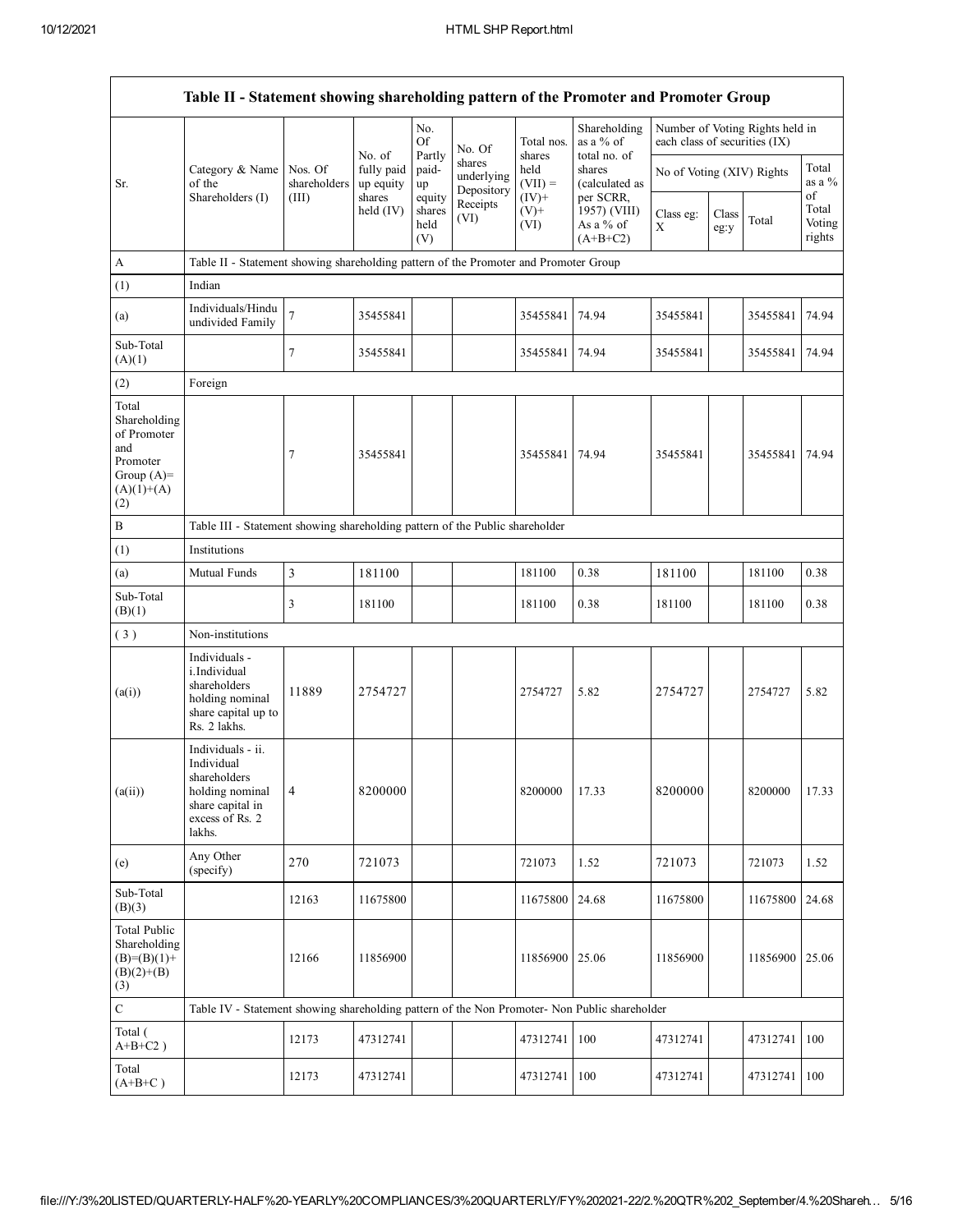|                                                                                             | Table II - Statement showing shareholding pattern of the Promoter and Promoter Group |                                                                   |                                                      |                                                                                                             |                                        |                                                  |                                                                  |                                       |                                         |
|---------------------------------------------------------------------------------------------|--------------------------------------------------------------------------------------|-------------------------------------------------------------------|------------------------------------------------------|-------------------------------------------------------------------------------------------------------------|----------------------------------------|--------------------------------------------------|------------------------------------------------------------------|---------------------------------------|-----------------------------------------|
|                                                                                             | No. Of<br><b>Shares</b><br>Underlying                                                | No. of<br><b>Shares</b>                                           | No. Of<br><b>Shares</b><br>Underlying<br>Outstanding | Shareholding, as<br>a % assuming full<br>conversion of<br>convertible                                       | Number of<br>Locked in shares<br>(XII) |                                                  | Number of Shares<br>pledged or<br>otherwise<br>encumbered (XIII) |                                       | Number of<br>equity shares              |
| Sr.                                                                                         | Outstanding<br>convertible<br>securities<br>(X)                                      | Underlying<br>Outstanding<br>Warrants<br>No. Of<br>$(X_i)$<br>(a) | convertible<br>securities and<br>Warrants (Xi)       | securities (as a<br>percentage of<br>diluted share<br>capital) (XI)=<br>$(VII)+(X)$ As a %<br>of $(A+B+C2)$ | No. (a)                                | As a<br>$%$ of<br>total<br>Shares<br>held<br>(b) | No.<br>(a)                                                       | As a % of total<br>Shares held<br>(b) | held in<br>dematerialized<br>form (XIV) |
| $\mathbf{A}$                                                                                |                                                                                      |                                                                   |                                                      | Table II - Statement showing shareholding pattern of the Promoter and Promoter Group                        |                                        |                                                  |                                                                  |                                       |                                         |
| (1)                                                                                         | Indian                                                                               |                                                                   |                                                      |                                                                                                             |                                        |                                                  |                                                                  |                                       |                                         |
| (a)                                                                                         |                                                                                      |                                                                   |                                                      | 74.94                                                                                                       | 8158885 23.01                          |                                                  |                                                                  |                                       | 35455841                                |
| Sub-Total<br>(A)(1)                                                                         |                                                                                      |                                                                   |                                                      | 74.94                                                                                                       | 8158885                                | 23.01                                            |                                                                  |                                       | 35455841                                |
| (2)                                                                                         | Foreign                                                                              |                                                                   |                                                      |                                                                                                             |                                        |                                                  |                                                                  |                                       |                                         |
| Total<br>Shareholding<br>of Promoter<br>and Promoter<br>Group $(A)=$<br>$(A)(1)+(A)$<br>(2) |                                                                                      |                                                                   |                                                      | 74.94                                                                                                       | 8158885 23.01                          |                                                  |                                                                  |                                       | 35455841                                |
| $\, {\bf B}$                                                                                |                                                                                      |                                                                   |                                                      | Table III - Statement showing shareholding pattern of the Public shareholder                                |                                        |                                                  |                                                                  |                                       |                                         |
| (1)                                                                                         | Institutions                                                                         |                                                                   |                                                      |                                                                                                             |                                        |                                                  |                                                                  |                                       |                                         |
| (a)                                                                                         |                                                                                      |                                                                   |                                                      | 0.38                                                                                                        |                                        |                                                  |                                                                  |                                       | $\boldsymbol{0}$                        |
| Sub-Total (B)<br>(1)                                                                        |                                                                                      |                                                                   |                                                      | 0.38                                                                                                        |                                        |                                                  |                                                                  |                                       | $\boldsymbol{0}$                        |
| (3)                                                                                         | Non-institutions                                                                     |                                                                   |                                                      |                                                                                                             |                                        |                                                  |                                                                  |                                       |                                         |
| (a(i))                                                                                      |                                                                                      |                                                                   |                                                      | 5.82                                                                                                        |                                        |                                                  |                                                                  |                                       | 839927                                  |
| (a(ii))                                                                                     |                                                                                      |                                                                   |                                                      | 17.33                                                                                                       |                                        |                                                  |                                                                  |                                       | 8200000                                 |
| (e)                                                                                         |                                                                                      |                                                                   |                                                      | 1.52                                                                                                        |                                        |                                                  |                                                                  |                                       | 100373                                  |
| Sub-Total (B)<br>(3)                                                                        |                                                                                      |                                                                   |                                                      | 24.68                                                                                                       |                                        |                                                  |                                                                  |                                       | 9140300                                 |
| Total Public<br>Shareholding<br>$(B)=(B)(1)+$<br>$(B)(2)+(B)(3)$                            |                                                                                      |                                                                   |                                                      | 25.06                                                                                                       |                                        |                                                  |                                                                  |                                       | 9140300                                 |
| $\mathbf C$                                                                                 |                                                                                      |                                                                   |                                                      | Table IV - Statement showing shareholding pattern of the Non Promoter- Non Public shareholder               |                                        |                                                  |                                                                  |                                       |                                         |
| Total (<br>$A+B+C2$ )                                                                       |                                                                                      |                                                                   |                                                      | 100                                                                                                         | 8158885                                | 17.24                                            |                                                                  |                                       | 44596141                                |
| Total<br>$(A+B+C)$                                                                          |                                                                                      |                                                                   |                                                      | 100                                                                                                         | 8158885                                | 17.24                                            |                                                                  |                                       | 44596141                                |
|                                                                                             |                                                                                      |                                                                   |                                                      | Disclosure of notes on shareholding pattern for company remarks explanatory                                 |                                        |                                                  |                                                                  | Textual<br>Information $(1)$          |                                         |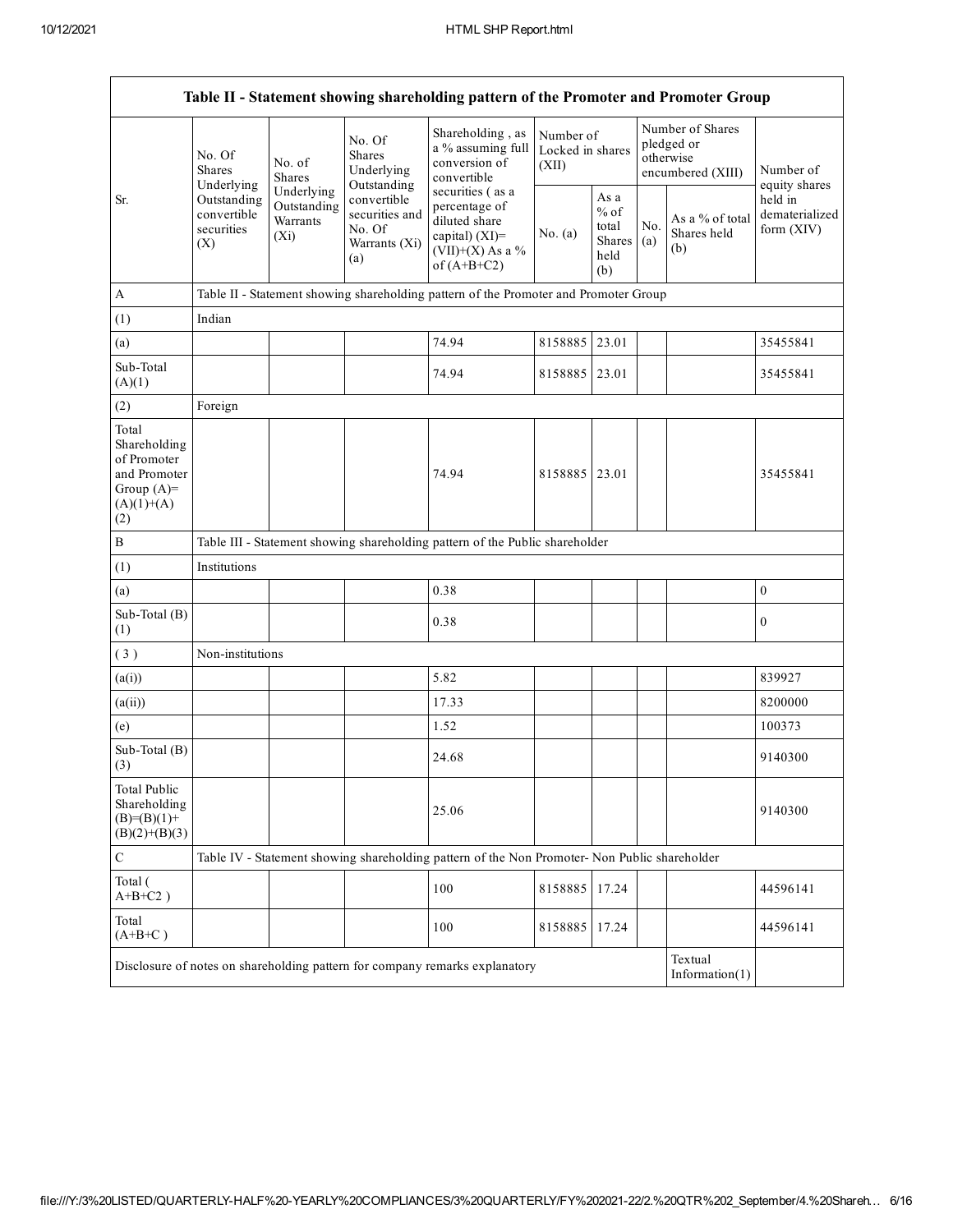|                       | <b>Text Block</b>                                                                                                                                                                                                                                                                                                                                                                                 |
|-----------------------|---------------------------------------------------------------------------------------------------------------------------------------------------------------------------------------------------------------------------------------------------------------------------------------------------------------------------------------------------------------------------------------------------|
| Textual Information() | Promoters Namely, Mr. Sachin Goel and Mr. Ved Prakash Goel Died due to Covid-19 illness on<br>19.05.2021 and 06.05.2021 respectively. Procedure of transmission of shares will be followed in due<br>course of time once request for the same is received by Company. Intimation of the sad demise has<br>already been given to BSE vide letter Ref. KIMIABL/COMP/BSE/21-22 /06 dated 02.06.2021. |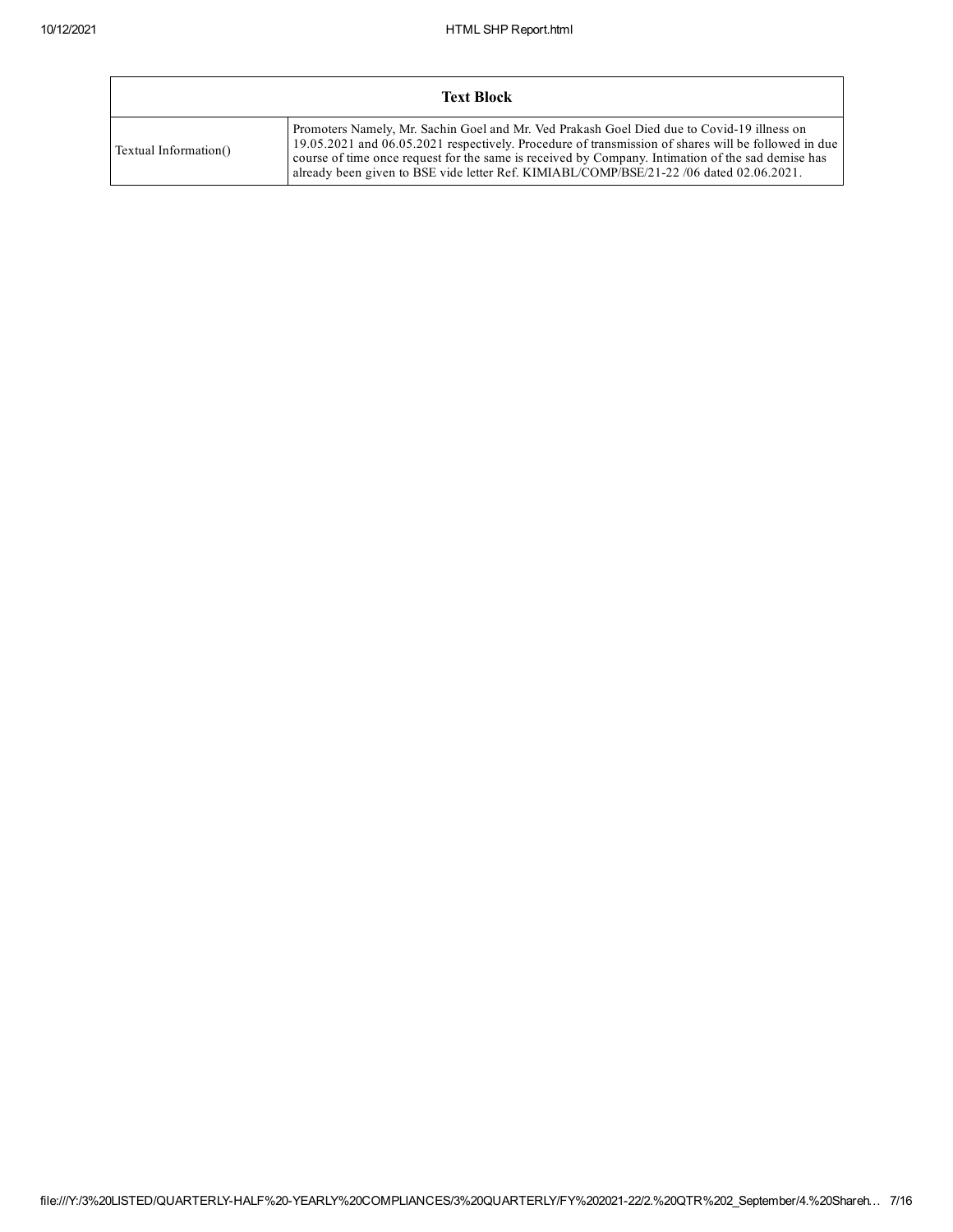|                                                                                                                                                                                          | Individuals/Hindu undivided Family |                |                |                  |                  |                     |                  |  |  |  |
|------------------------------------------------------------------------------------------------------------------------------------------------------------------------------------------|------------------------------------|----------------|----------------|------------------|------------------|---------------------|------------------|--|--|--|
| Searial No.                                                                                                                                                                              | $1\,$                              | $\overline{c}$ | $\mathfrak{Z}$ | $\overline{4}$   | 5                | 6                   | $\overline{7}$   |  |  |  |
| Name of the<br>Shareholders (I)                                                                                                                                                          | Deepa Goel                         | Sachin Goel    | Sameer Goel    | Santosh Goel     | Vandana Goel     | Ved Prakash<br>Goel | Vipul Goel       |  |  |  |
| PAN (II)                                                                                                                                                                                 | AGSPG7937J                         | AAEPG2497B     | AAEPG2496A     | AAOPG8956H       | AADPR3448L       | AAIPG9630L          | AAOPG9045R       |  |  |  |
| No. of fully paid<br>up equity shares<br>held $(IV)$                                                                                                                                     | 16                                 | 5318380        | 30137381       | 16               | 16               | 16                  | 16               |  |  |  |
| No. Of Partly<br>paid-up equity<br>shares held (V)                                                                                                                                       |                                    |                |                |                  |                  |                     |                  |  |  |  |
| No. Of shares<br>underlying<br>Depository<br>Receipts (VI)                                                                                                                               |                                    |                |                |                  |                  |                     |                  |  |  |  |
| Total nos. shares<br>held $(VII) = (IV) +$<br>$(V)+(VI)$                                                                                                                                 | 16                                 | 5318380        | 30137381       | 16               | 16               | 16                  | 16               |  |  |  |
| Shareholding as a<br>% of total no. of<br>shares (calculated<br>as per SCRR,<br>1957) (VIII) As a<br>% of $(A+B+C2)$                                                                     | $\theta$                           | 11.24          | 63.7           | $\boldsymbol{0}$ | $\boldsymbol{0}$ | $\boldsymbol{0}$    | $\boldsymbol{0}$ |  |  |  |
| Number of Voting Rights held in each class of securities (IX)                                                                                                                            |                                    |                |                |                  |                  |                     |                  |  |  |  |
| Class eg:X                                                                                                                                                                               | 16                                 | 5318380        | 30137381       | 16               | 16               | 16                  | 16               |  |  |  |
| Class eg:y                                                                                                                                                                               |                                    |                |                |                  |                  |                     |                  |  |  |  |
| Total                                                                                                                                                                                    | 16                                 | 5318380        | 30137381       | 16               | 16               | 16                  | 16               |  |  |  |
| Total as a % of<br>Total Voting rights                                                                                                                                                   | $\theta$                           | 11.24          | 63.7           | $\boldsymbol{0}$ | $\boldsymbol{0}$ | $\boldsymbol{0}$    | $\boldsymbol{0}$ |  |  |  |
| No. Of Shares<br>Underlying<br>Outstanding<br>convertible<br>securities $(X)$                                                                                                            |                                    |                |                |                  |                  |                     |                  |  |  |  |
| No. of Shares<br>Underlying<br>Outstanding<br>Warrants (Xi)                                                                                                                              |                                    |                |                |                  |                  |                     |                  |  |  |  |
| No. Of Shares<br>Underlying<br>Outstanding<br>convertible<br>securities and No.<br>Of Warrants (Xi)<br>(a)                                                                               |                                    |                |                |                  |                  |                     |                  |  |  |  |
| Shareholding, as a<br>% assuming full<br>conversion of<br>convertible<br>securities (as a<br>percentage of<br>diluted share<br>capital) (XI)=<br>$(VII)+(Xi)(a)$ As a<br>% of $(A+B+C2)$ | $\mathbf{0}$                       | 11.24          | 63.7           | $\boldsymbol{0}$ | $\boldsymbol{0}$ | $\boldsymbol{0}$    | $\boldsymbol{0}$ |  |  |  |
| Number of Locked in shares (XII)                                                                                                                                                         |                                    |                |                |                  |                  |                     |                  |  |  |  |
| No. $(a)$                                                                                                                                                                                | $\boldsymbol{0}$                   | 2158545        | 6000340        | $\boldsymbol{0}$ | $\boldsymbol{0}$ | $\boldsymbol{0}$    | $\boldsymbol{0}$ |  |  |  |
| As a % of total<br>Shares held (b)                                                                                                                                                       | $\mathbf{0}$                       | 40.59          | 19.91          | $\boldsymbol{0}$ | $\mathbf{0}$     | $\boldsymbol{0}$    | $\boldsymbol{0}$ |  |  |  |
| Number of Shares pledged or otherwise encumbered (XIII)                                                                                                                                  |                                    |                |                |                  |                  |                     |                  |  |  |  |
| No. $(a)$                                                                                                                                                                                |                                    |                |                |                  |                  |                     |                  |  |  |  |

file:///Y:/3%20LISTED/QUARTERLYHALF%20YEARLY%20COMPLIANCES/3%20QUARTERLY/FY%20202122/2.%20QTR%202\_September/4.%20Shareh… 8/16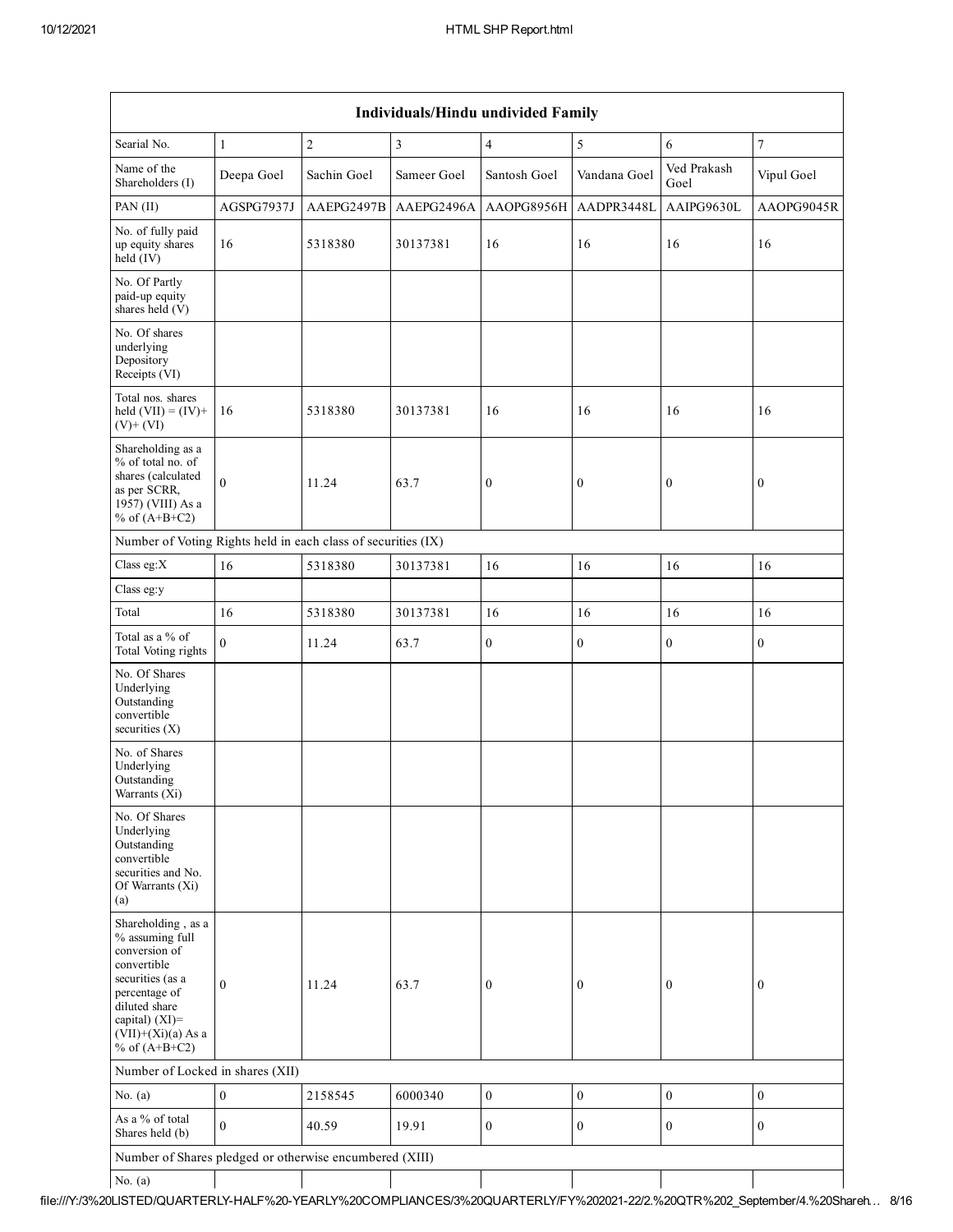## 10/12/2021 HTML SHP Report.html

| As a % of total<br>Shares held (b)                                   |                   |                   |          |                   |                   |                   |                   |
|----------------------------------------------------------------------|-------------------|-------------------|----------|-------------------|-------------------|-------------------|-------------------|
| Number of equity<br>shares held in<br>dematerialized<br>form $(XIV)$ | 16                | 5318380           | 30137381 | 16                | 16                | 16                | 16                |
| Reason for not providing PAN                                         |                   |                   |          |                   |                   |                   |                   |
| Reason for not<br>providing PAN                                      |                   |                   |          |                   |                   |                   |                   |
| Shareholder type                                                     | Promoter<br>Group | Promoter<br>Group | Promoter | Promoter<br>Group | Promoter<br>Group | Promoter<br>Group | Promoter<br>Group |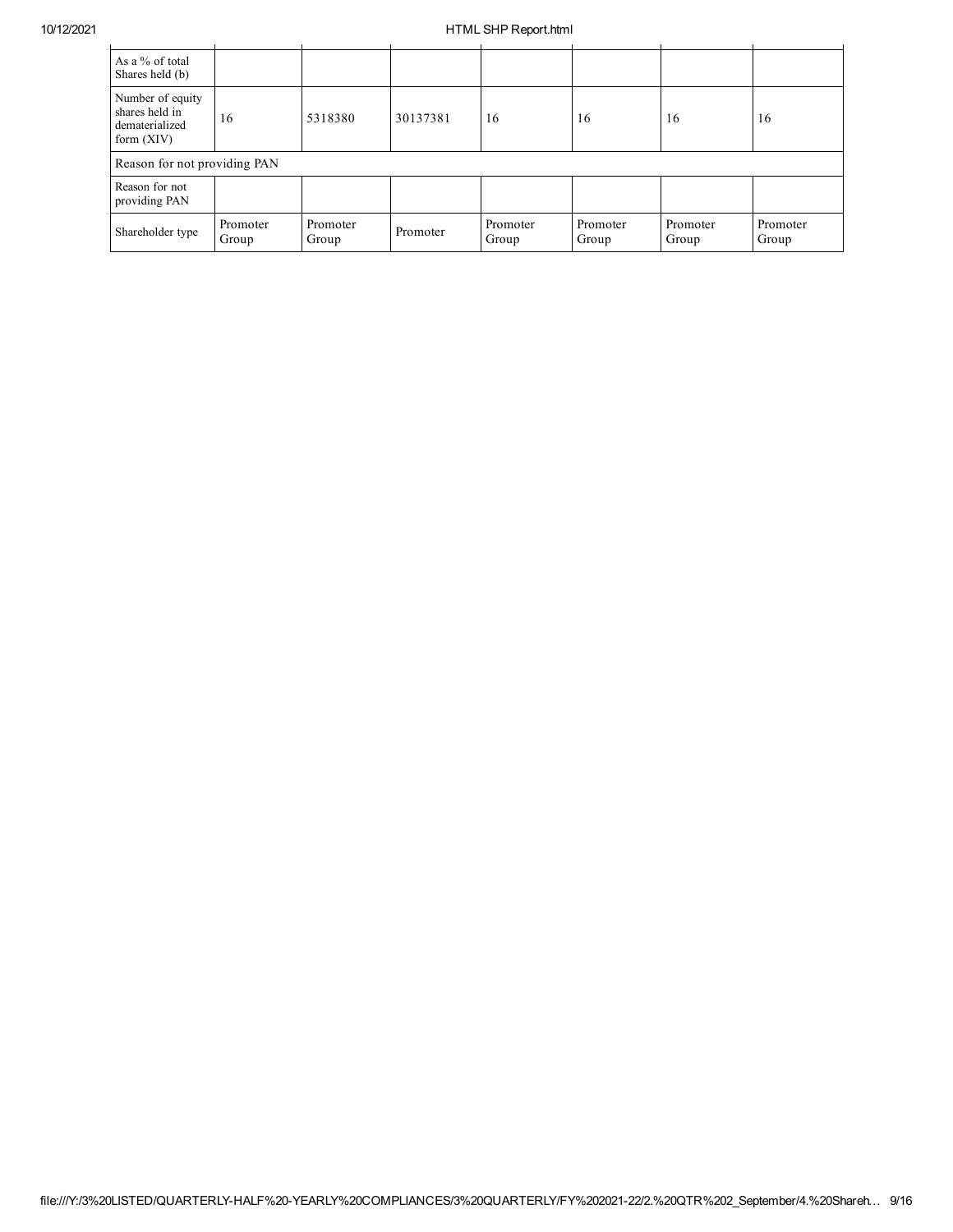|                                                                                                                                                                                          | <b>Individuals/Hindu undivided Family</b>                     |  |  |  |  |  |  |  |  |
|------------------------------------------------------------------------------------------------------------------------------------------------------------------------------------------|---------------------------------------------------------------|--|--|--|--|--|--|--|--|
| Searial No.                                                                                                                                                                              |                                                               |  |  |  |  |  |  |  |  |
| Name of the<br>Shareholders (I)                                                                                                                                                          | Click here to go back                                         |  |  |  |  |  |  |  |  |
| PAN (II)                                                                                                                                                                                 | Total                                                         |  |  |  |  |  |  |  |  |
| No. of fully paid<br>up equity shares<br>$\text{held}(\text{IV})$                                                                                                                        | 35455841                                                      |  |  |  |  |  |  |  |  |
| No. Of Partly<br>paid-up equity<br>shares held $(V)$                                                                                                                                     |                                                               |  |  |  |  |  |  |  |  |
| No. Of shares<br>underlying<br>Depository<br>Receipts (VI)                                                                                                                               |                                                               |  |  |  |  |  |  |  |  |
| Total nos. shares<br>held $(VII) = (IV) +$<br>$(V)+(VI)$                                                                                                                                 | 35455841                                                      |  |  |  |  |  |  |  |  |
| Shareholding as a<br>% of total no. of<br>shares (calculated<br>as per SCRR,<br>1957) (VIII) As a<br>% of $(A+B+C2)$                                                                     | 74.94                                                         |  |  |  |  |  |  |  |  |
|                                                                                                                                                                                          | Number of Voting Rights held in each class of securities (IX) |  |  |  |  |  |  |  |  |
| Class eg: $X$                                                                                                                                                                            | 35455841                                                      |  |  |  |  |  |  |  |  |
| Class eg:y                                                                                                                                                                               |                                                               |  |  |  |  |  |  |  |  |
| Total                                                                                                                                                                                    | 35455841                                                      |  |  |  |  |  |  |  |  |
| Total as a % of<br>Total Voting rights                                                                                                                                                   | 74.94                                                         |  |  |  |  |  |  |  |  |
| No. Of Shares<br>Underlying<br>Outstanding<br>convertible<br>securities (X)                                                                                                              |                                                               |  |  |  |  |  |  |  |  |
| No. of Shares<br>Underlying<br>Outstanding<br>Warrants (Xi)                                                                                                                              |                                                               |  |  |  |  |  |  |  |  |
| No. Of Shares<br>Underlying<br>Outstanding<br>convertible<br>securities and No.<br>Of Warrants (Xi)<br>(a)                                                                               |                                                               |  |  |  |  |  |  |  |  |
| Shareholding, as a<br>% assuming full<br>conversion of<br>convertible<br>securities (as a<br>percentage of<br>diluted share<br>capital) (XI)=<br>$(VII)+(Xi)(a)$ As a<br>% of $(A+B+C2)$ | 74.94                                                         |  |  |  |  |  |  |  |  |
| Number of Locked in shares (XII)                                                                                                                                                         |                                                               |  |  |  |  |  |  |  |  |
| No. $(a)$                                                                                                                                                                                | 8158885                                                       |  |  |  |  |  |  |  |  |
| As a % of total<br>Shares held (b)                                                                                                                                                       | 23.01                                                         |  |  |  |  |  |  |  |  |
|                                                                                                                                                                                          | Number of Shares pledged or otherwise encumbered (XIII)       |  |  |  |  |  |  |  |  |
| No. $(a)$                                                                                                                                                                                |                                                               |  |  |  |  |  |  |  |  |
|                                                                                                                                                                                          |                                                               |  |  |  |  |  |  |  |  |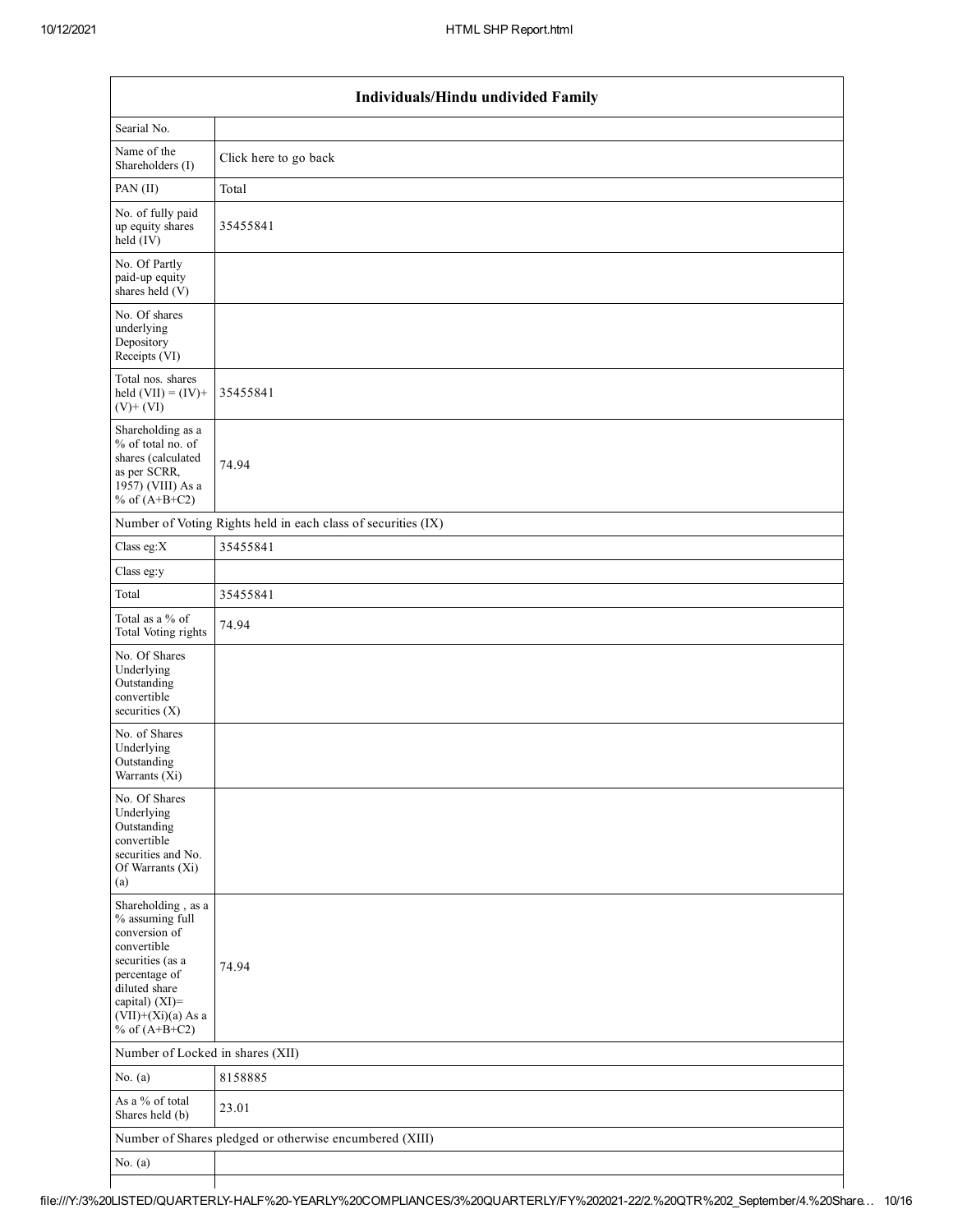| As a % of total<br>Shares held (b)                                   |          |
|----------------------------------------------------------------------|----------|
| Number of equity<br>shares held in<br>dematerialized<br>form $(XIV)$ | 35455841 |
| Reason for not providing PAN                                         |          |
| Reason for not<br>providing PAN                                      |          |
| Shareholder type                                                     |          |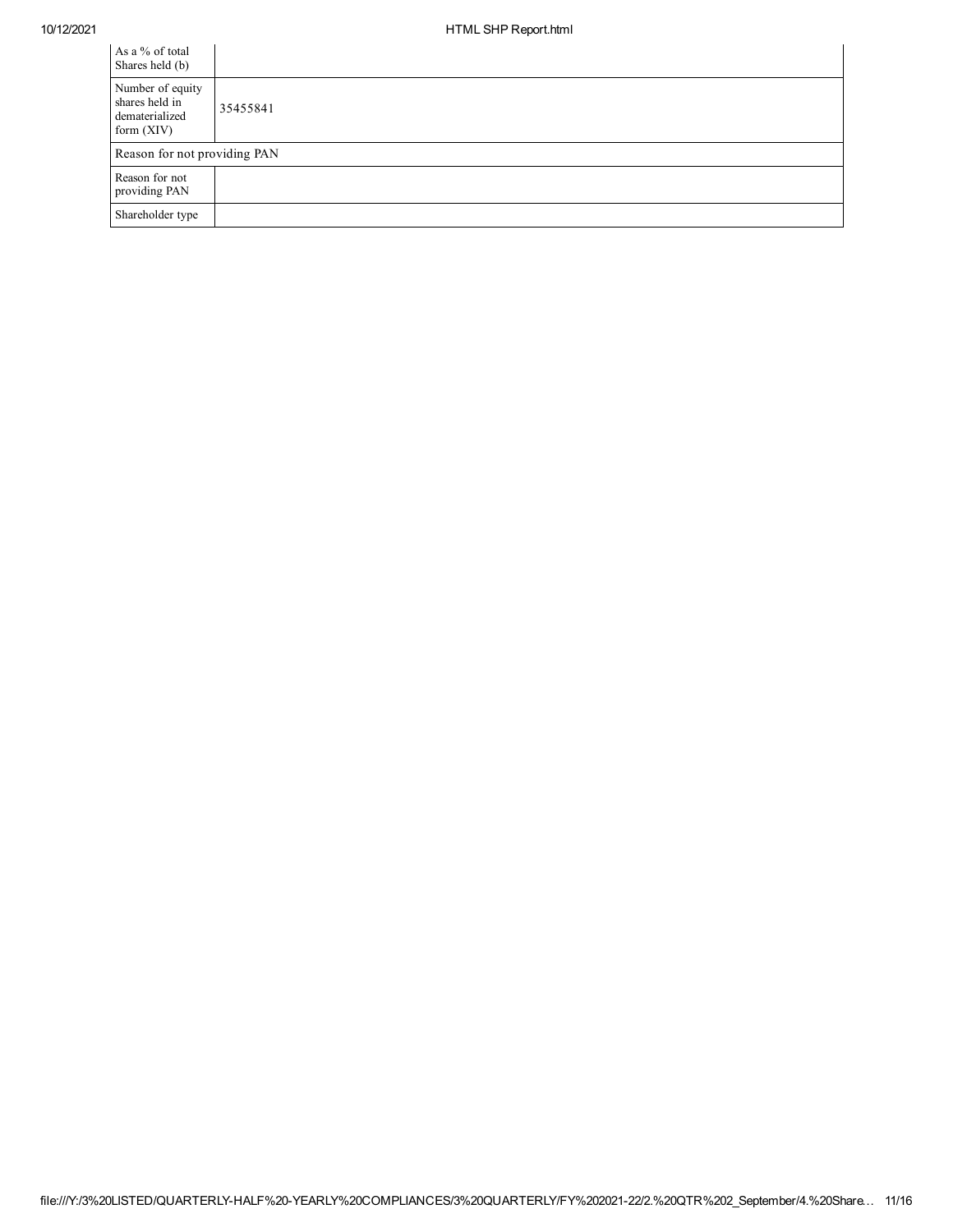|                                                                                                                                                                                      | Individuals - ii. Individual shareholders holding nominal share capital in excess of Rs. 2 lakhs. |                |                |                |                       |
|--------------------------------------------------------------------------------------------------------------------------------------------------------------------------------------|---------------------------------------------------------------------------------------------------|----------------|----------------|----------------|-----------------------|
| Searial No.                                                                                                                                                                          | $\mathbf{1}$                                                                                      | $\overline{c}$ | $\overline{3}$ | $\overline{4}$ |                       |
| Name of the<br>Shareholders (I)                                                                                                                                                      | Anish Kumar Aggarwal                                                                              | Manish Gupta   | Rahul Agrawal  | Rajesh Mittal  | Click here to go back |
| PAN (II)                                                                                                                                                                             | ADUPA3369F                                                                                        | AAQPG2749C     | ACEPA6224C     | AEKPM6909C     | Total                 |
| No. of fully paid<br>up equity shares<br>$held$ (IV)                                                                                                                                 | 2050000                                                                                           | 2050000        | 2050000        | 2050000        | 8200000               |
| No. Of Partly<br>paid-up equity<br>shares held (V)                                                                                                                                   |                                                                                                   |                |                |                |                       |
| No. Of shares<br>underlying<br>Depository<br>Receipts (VI)                                                                                                                           |                                                                                                   |                |                |                |                       |
| Total nos. shares<br>held $(VII) = (IV) +$<br>$(V)$ + $(VI)$                                                                                                                         | 2050000                                                                                           | 2050000        | 2050000        | 2050000        | 8200000               |
| Shareholding as a<br>% of total no. of<br>shares (calculated<br>as per SCRR,<br>1957) (VIII) As a<br>% of $(A+B+C2)$                                                                 | 4.33                                                                                              | 4.33           | 4.33           | 4.33           | 17.33                 |
|                                                                                                                                                                                      | Number of Voting Rights held in each class of securities (IX)                                     |                |                |                |                       |
| Class eg: X                                                                                                                                                                          | 2050000                                                                                           | 2050000        | 2050000        | 2050000        | 8200000               |
| Class eg:y                                                                                                                                                                           |                                                                                                   |                |                |                |                       |
| Total                                                                                                                                                                                | 2050000                                                                                           | 2050000        | 2050000        | 2050000        | 8200000               |
| Total as a % of<br>Total Voting rights                                                                                                                                               | 4.33                                                                                              | 4.33           | 4.33           | 4.33           | 17.33                 |
| No. Of Shares<br>Underlying<br>Outstanding<br>convertible<br>securities $(X)$                                                                                                        |                                                                                                   |                |                |                |                       |
| No. of Shares<br>Underlying<br>Outstanding<br>Warrants (Xi)                                                                                                                          |                                                                                                   |                |                |                |                       |
| No. Of Shares<br>Underlying<br>Outstanding<br>convertible<br>securities and No.<br>Of Warrants (Xi)<br>(a)                                                                           |                                                                                                   |                |                |                |                       |
| Shareholding, as a<br>% assuming full<br>conversion of<br>convertible<br>securities (as a<br>percentage of<br>diluted share<br>capital) (XI)=<br>$(VII)+(X)$ As a %<br>of $(A+B+C2)$ | 4.33                                                                                              | 4.33           | 4.33           | 4.33           | 17.33                 |
| Number of Locked in shares (XII)                                                                                                                                                     |                                                                                                   |                |                |                |                       |
| No. $(a)$                                                                                                                                                                            |                                                                                                   |                |                |                |                       |
| As a % of total<br>Shares held (b)                                                                                                                                                   |                                                                                                   |                |                |                |                       |
| Number of equity<br>shares held in<br>dematerialized<br>form (XIV)                                                                                                                   | 2050000                                                                                           | 2050000        | 2050000        | 2050000        | 8200000               |

file:///Y:/3%20LISTED/QUARTERLYHALF%20YEARLY%20COMPLIANCES/3%20QUARTERLY/FY%20202122/2.%20QTR%202\_September/4.%20Share… 12/16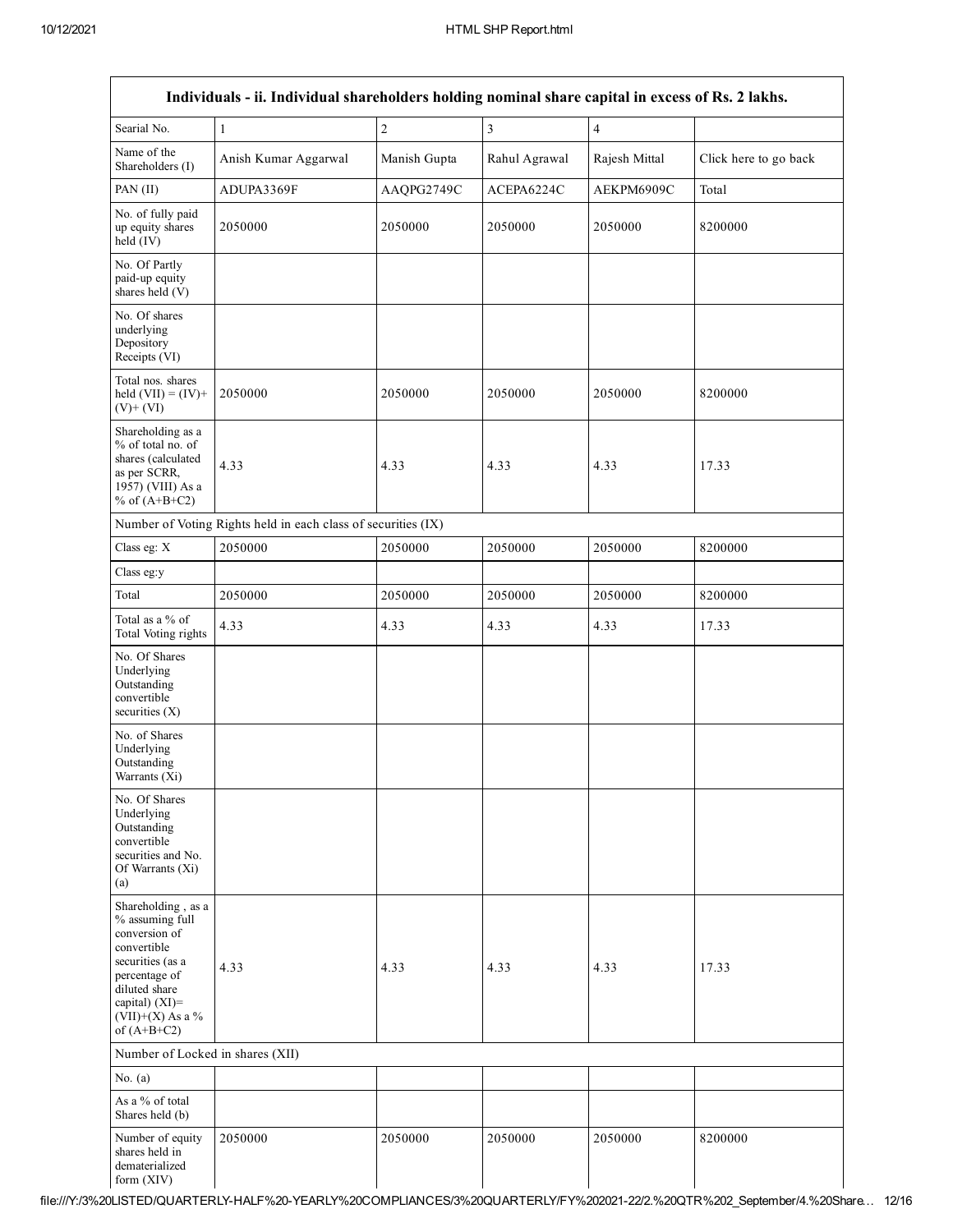| Reason for not providing PAN    |  |  |  |  |  |  |  |
|---------------------------------|--|--|--|--|--|--|--|
| Reason for not<br>providing PAN |  |  |  |  |  |  |  |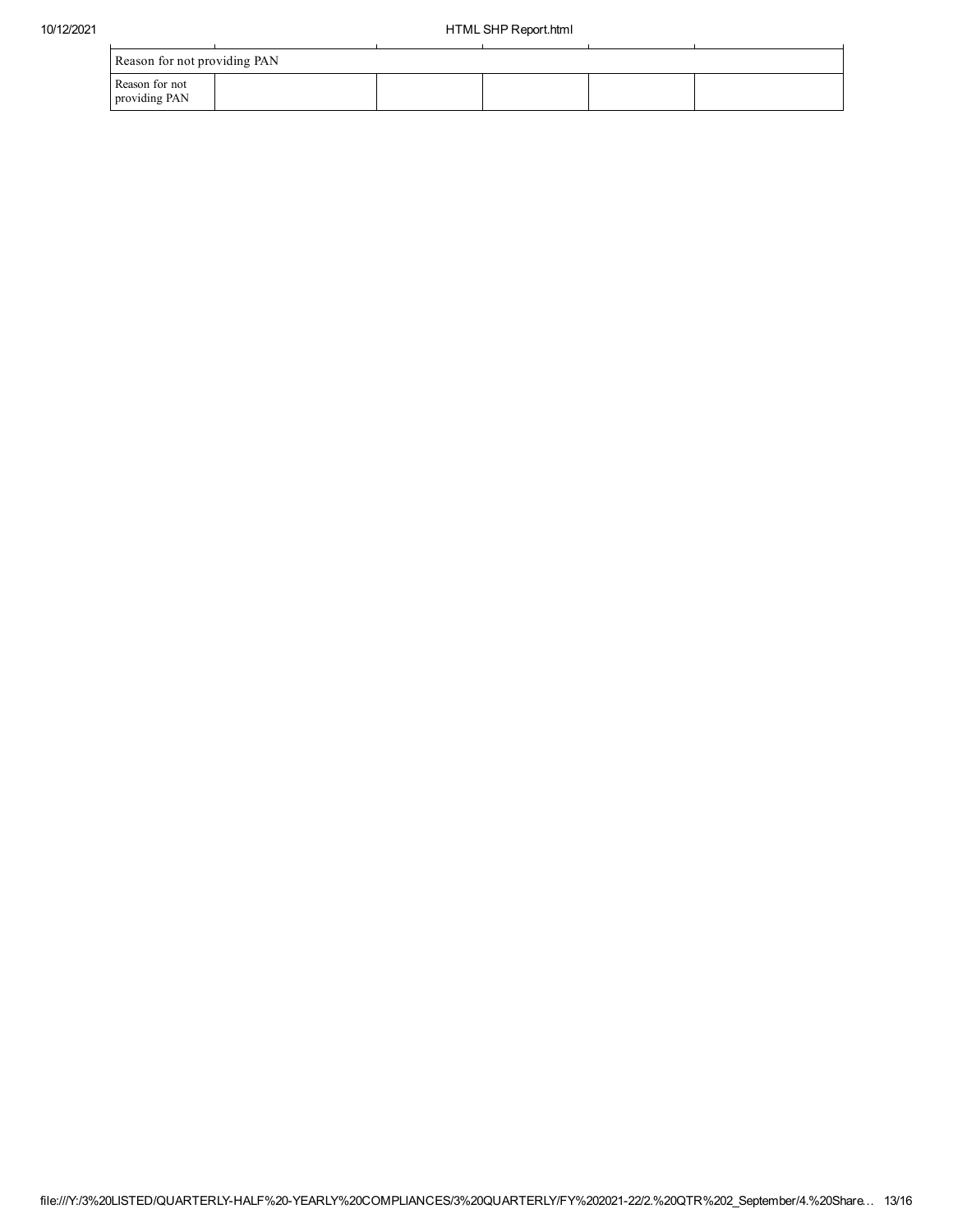| Any Other (specify)                                                                                                                                                                  |                            |                                                               |                     |                              |            |                          |  |  |
|--------------------------------------------------------------------------------------------------------------------------------------------------------------------------------------|----------------------------|---------------------------------------------------------------|---------------------|------------------------------|------------|--------------------------|--|--|
| Searial No.                                                                                                                                                                          | $\mathbf{1}$               | $\overline{c}$                                                | 3                   | $\overline{4}$               | 5          |                          |  |  |
| Category                                                                                                                                                                             | <b>Bodies</b><br>Corporate | Overseas Corporate<br><b>Bodies</b>                           | Clearing<br>Members | Non-Resident Indian<br>(NRI) | <b>HUF</b> |                          |  |  |
| Category / More<br>than 1 percentage                                                                                                                                                 | Category                   | Category                                                      | Category            | Category                     | Category   |                          |  |  |
| Name of the<br>Shareholders (I)                                                                                                                                                      |                            |                                                               |                     |                              |            | Click here to go<br>back |  |  |
| PAN (II)                                                                                                                                                                             |                            |                                                               |                     |                              |            | Total                    |  |  |
| No. of the<br>Shareholders (I)                                                                                                                                                       | 43                         | $\mathbf{1}$                                                  | 9                   | 182                          | 35         | 270                      |  |  |
| No. of fully paid<br>up equity shares<br>held (IV)                                                                                                                                   | 130875                     | 100000                                                        | 4264                | 445114                       | 40820      | 721073                   |  |  |
| No. Of Partly<br>paid-up equity<br>shares held (V)                                                                                                                                   |                            |                                                               |                     |                              |            |                          |  |  |
| No. Of shares<br>underlying<br>Depository<br>Receipts (VI)                                                                                                                           |                            |                                                               |                     |                              |            |                          |  |  |
| Total nos. shares<br>held $(VII) = (IV) +$<br>$(V)$ + $(VI)$                                                                                                                         | 130875                     | 100000                                                        | 4264                | 445114                       | 40820      | 721073                   |  |  |
| Shareholding as a<br>% of total no. of<br>shares (calculated<br>as per SCRR,<br>1957) (VIII) As a<br>% of $(A+B+C2)$                                                                 | 0.28                       | 0.21                                                          | 0.01                | 0.94                         | 0.09       | 1.53                     |  |  |
|                                                                                                                                                                                      |                            | Number of Voting Rights held in each class of securities (IX) |                     |                              |            |                          |  |  |
| Class eg: X                                                                                                                                                                          | 130875                     | 100000                                                        | 4264                | 445114                       | 40820      | 721073                   |  |  |
| Class eg:y                                                                                                                                                                           |                            |                                                               |                     |                              |            |                          |  |  |
| Total                                                                                                                                                                                | 130875                     | 100000                                                        | 4264                | 445114                       | 40820      | 721073                   |  |  |
| Total as a % of<br>Total Voting rights                                                                                                                                               | 0.28                       | 0.21                                                          | 0.01                | 0.94                         | 0.09       | 1.53                     |  |  |
| No. Of Shares<br>Underlying<br>Outstanding<br>convertible<br>securities $(X)$                                                                                                        |                            |                                                               |                     |                              |            |                          |  |  |
| No. of Shares<br>Underlying<br>Outstanding<br>Warrants (Xi)                                                                                                                          |                            |                                                               |                     |                              |            |                          |  |  |
| No. Of Shares<br>Underlying<br>Outstanding<br>convertible<br>securities and No.<br>Of Warrants (Xi)<br>(a)                                                                           |                            |                                                               |                     |                              |            |                          |  |  |
| Shareholding, as a<br>% assuming full<br>conversion of<br>convertible<br>securities (as a<br>percentage of<br>diluted share<br>capital) (XI)=<br>$(VII)+(X)$ As a %<br>of $(A+B+C2)$ | 0.28                       | 0.21                                                          | 0.01                | 0.94                         | 0.09       | 1.53                     |  |  |
| Number of Locked in shares (XII)                                                                                                                                                     |                            |                                                               |                     |                              |            |                          |  |  |

file:///Y:/3%20LISTED/QUARTERLYHALF%20YEARLY%20COMPLIANCES/3%20QUARTERLY/FY%20202122/2.%20QTR%202\_September/4.%20Share… 14/16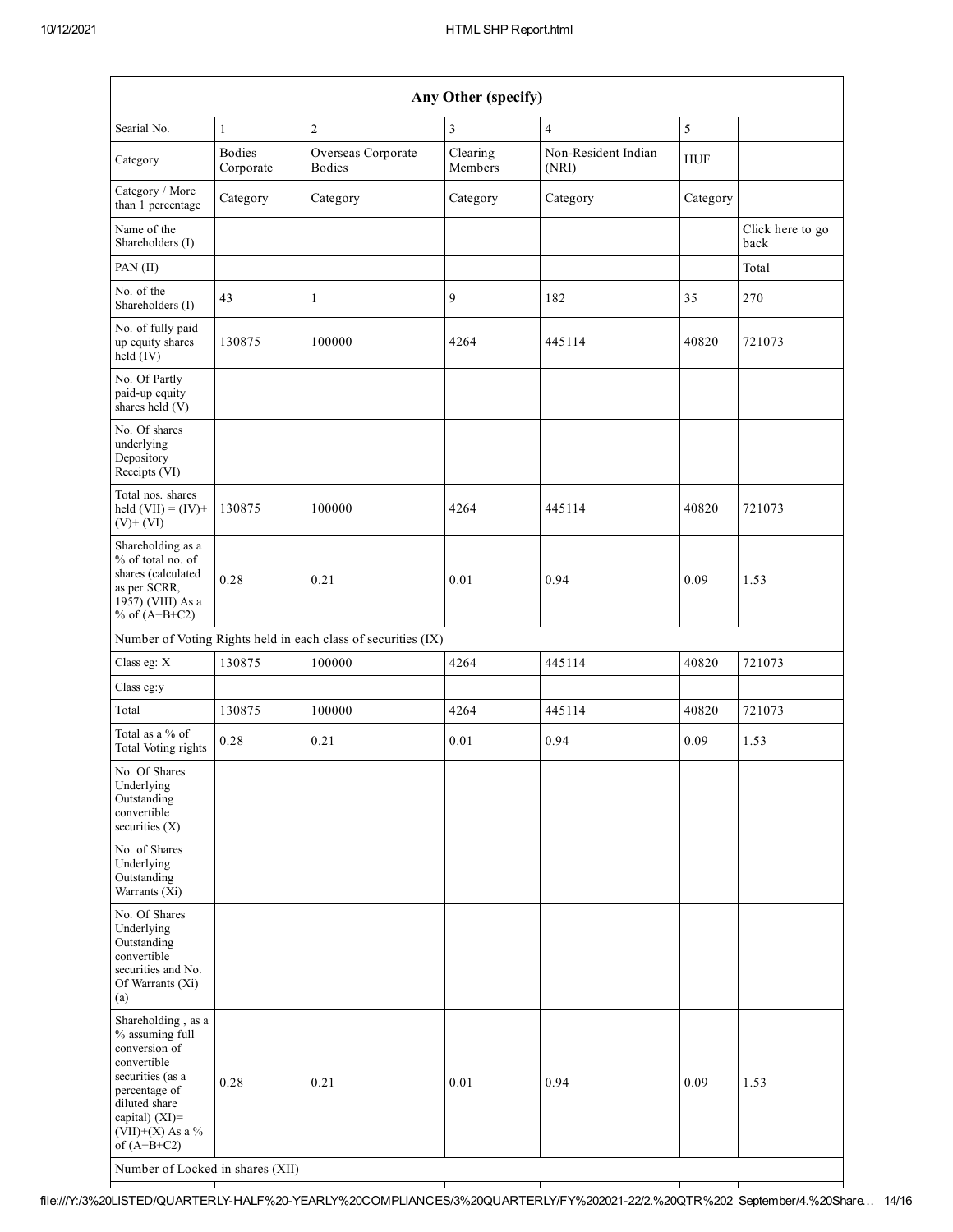## 10/12/2021 HTML SHP Report.html

| No. $(a)$                                                            |       |          |      |       |       |        |  |
|----------------------------------------------------------------------|-------|----------|------|-------|-------|--------|--|
| As a % of total<br>Shares held (b)                                   |       |          |      |       |       |        |  |
| Number of equity<br>shares held in<br>dematerialized<br>form $(XIV)$ | 35775 | $\theta$ | 4264 | 20114 | 40220 | 100373 |  |
| Reason for not providing PAN                                         |       |          |      |       |       |        |  |
| Reason for not<br>providing PAN                                      |       |          |      |       |       |        |  |